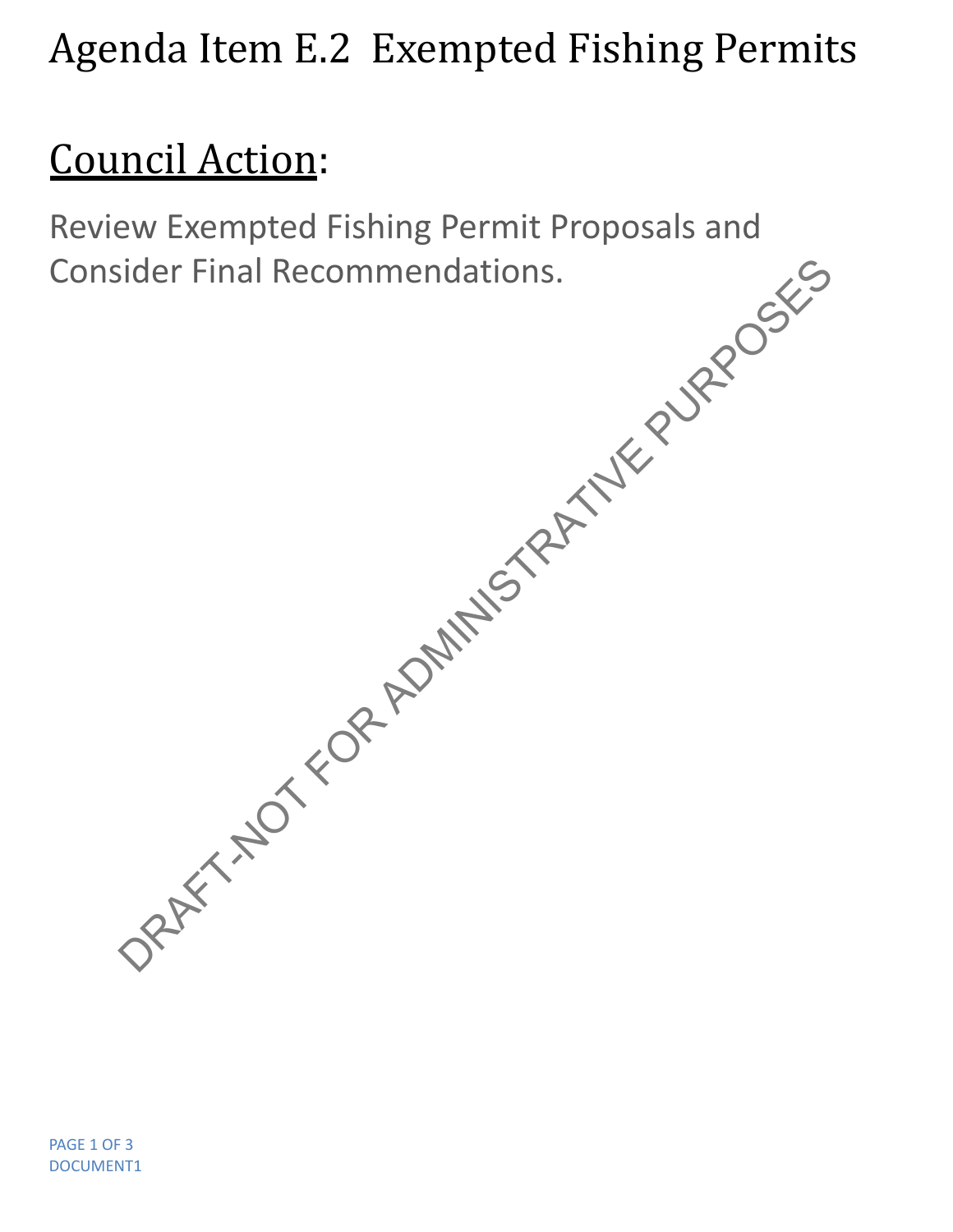## E.2 – CDFW Motion

I move that the Council recommend:

1. That NMFS issue the following EFPs for DSBG as requested in the applications(SBG and LBG):

Attachments 2, 3, 4, 5, 6, 7, 9, 11, 12, 13, 15, 16, 17, 18, 19, and 21

2. That NMFS issue EFPs for Mr. Lebeck and Mr. Wallace (Attachments 10 and 20) for DSBG (SBG and/or LBG) to fish during the day, but do not approve night fishing or fishing at shallower depths

3. That the above applicants be given priority for EFP issuance over previously approved applicants who did not complete the process for obtaining their permits

4. That NMFS reject the NSBG application from Mr. Haworth (Attachment 8).

5. Recommend to NMFS that Mr. Perez and Mr. Carson (Attachment 14) be permitted to fish NSBG on either the currently approved vessel or the additional vessel, but not on both vessels simultaneously

6. Recommend to NMFS that they modify the Terms and Conditions for all DSBG and NSBG EFPs (new and existing) to include a mandatory lost gear reporting requirement and clear marking of gear between DSBG and NSBG, as requested in the E.2.a Supplemental EC Report 1 Example 12 and Note of The Terms and Conditions<br>
2. That NMFS issue EFPs for Mr. Lebeck and Mr. Wallace<br>
Attachments 10 and 20) for DSBG (SBG and/or LBG) to figniturin<br>
the day, but do not approve night fishing or fishing

Moved by John Ugoretz; Second by Christa M. Svensson

Motion carried; Mr. Ryan Wulff NMFS abstained.